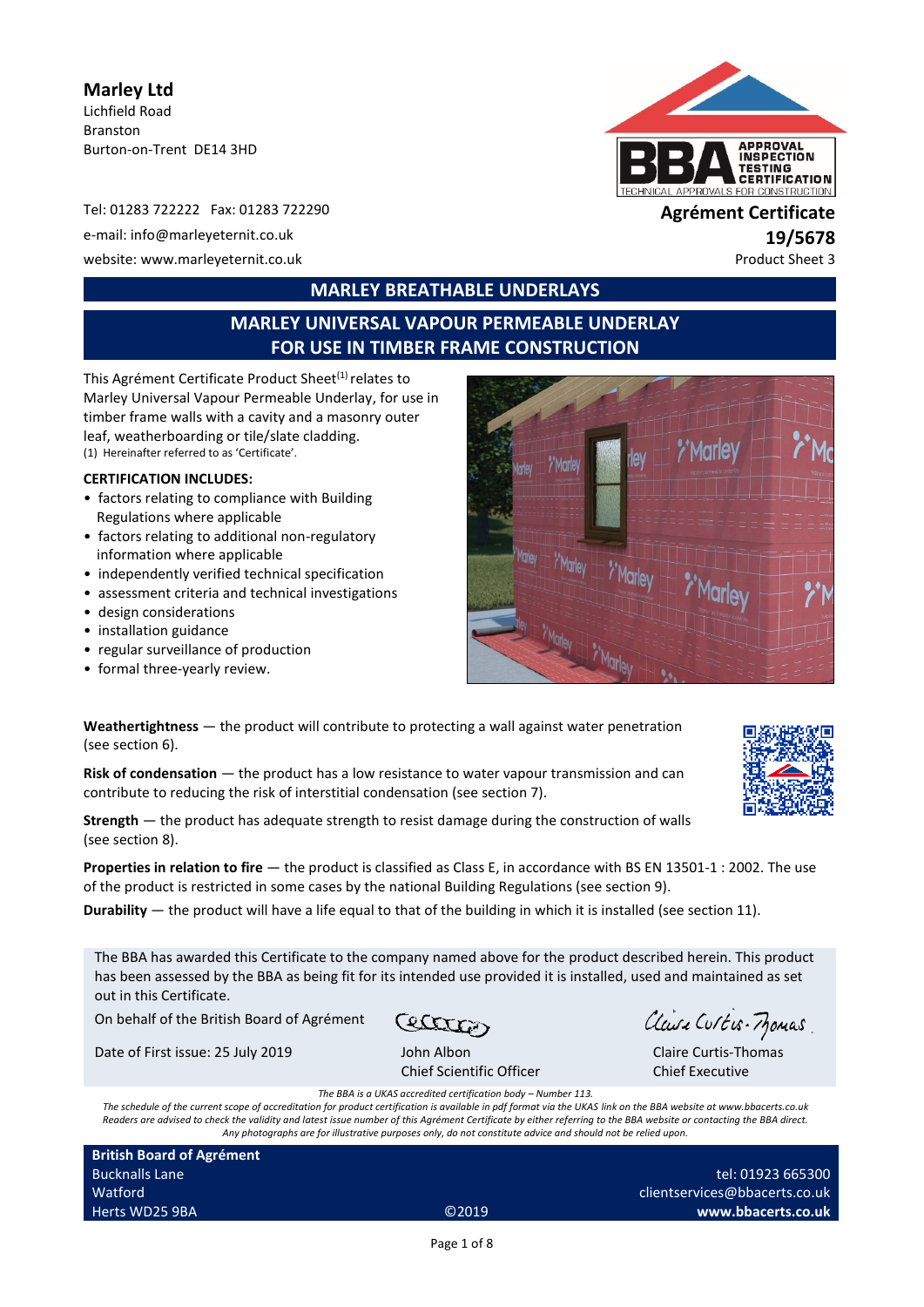# **Regulations**

In the opinion of the BBA, Marley Universal Vapour Permeable Underlay for use in timber frame construction, if installed, used and maintained in accordance with this Certificate, can satisfy or contribute to satisfying the relevant requirements of the following Building Regulations (the presence of a UK map indicates that the subject is related to the Building Regulations in the region or regions of the UK depicted):

|                                                      |                                 | The Building Regulations 2010 (England and Wales) (as amended)                                                                                                                                                                                                   |
|------------------------------------------------------|---------------------------------|------------------------------------------------------------------------------------------------------------------------------------------------------------------------------------------------------------------------------------------------------------------|
| <b>Requirement:</b><br>Comment:                      | B3(3)(4)                        | <b>External fire spread</b><br>The product can contribute to satisfying this Requirement. See section 9.1 of this<br>Certificate.                                                                                                                                |
| <b>Requirement:</b><br>Comment                       | B4(1)                           | <b>External fire spread</b><br>The product is restricted by this Requirement. See sections 9.1 and 9.2 of this Certificate.                                                                                                                                      |
| <b>Requirement:</b><br>Comment:                      | C2(b)                           | <b>Resistance to moisture</b><br>The product will contribute to a wall satisfying this Requirement. See section 6.1 of this<br>Certificate.                                                                                                                      |
| Requirement:<br>Comment:                             | C2(c)                           | <b>Resistance to moisture</b><br>The product can contribute to limiting the risk of condensation. See section 7.1 of this<br>Certificate.                                                                                                                        |
| <b>Regulation:</b><br><b>Regulation:</b><br>Comment: | $\overline{\mathbf{z}}$<br>7(1) | Materials and workmanship (applicable to Wales only)<br>Materials and workmanship (applicable to England only)<br>The product is acceptable. See section 11 and the Installation part of this Certificate.                                                       |
|                                                      |                                 | The Building (Scotland) Regulations 2004 (as amended)                                                                                                                                                                                                            |
| <b>Regulation:</b><br>Comment:                       | 8(1)                            | Durability, workmanship and fitness of materials<br>The use of the product satisfies this Regulation. See section 11 and the Installation part<br>of this Certificate.                                                                                           |
| <b>Regulation:</b><br>Standard:<br>Comment:          | 9<br>2.4                        | <b>Building standards applicable to construction</b><br>Cavities<br>The product can contribute to satisfying this Standard with respect to clause 2.4.2 <sup>(1)(2)</sup> .<br>See section 9.1 of this Certificate.                                              |
| Standard:<br>Comment:                                |                                 | Precipitation<br>The product will contribute to a wall satisfying clauses $3.10.1^{(1)(2)}$ and $3.10.5^{(1)(2)}$ of this<br>Standard. See section 6.1 of this Certificate.                                                                                      |
| Standard:<br>Comment:                                | 3.15                            | Condensation<br>The product can contribute to limiting the risk of condensation with reference to clauses<br>$3.15.1^{(1)}$ and $3.15.4^{(1)}$ of this Standard. See section 7.1 of this Certificate.                                                            |
| Standard:<br>Comment:                                | 7.1(a)                          | Statement of sustainability<br>The product can contribute to satisfying the relevant requirements of Regulation 9,<br>Standards 1 to 6, and therefore will contribute to a construction meeting a bronze level<br>of sustainability as defined in this Standard. |
| <b>Regulation:</b><br>Comment:                       | 12                              | <b>Building standards applicable to conversions</b><br>Comments in relation to the product under Regulation 9, Standards 1 to 6, also apply to<br>this Regulation, with reference to clause 0.12.1 <sup>(1)(2)</sup> and Schedule $6^{(1)(2)}$ .                 |
|                                                      |                                 | (1) Technical Handbook (Domestic).<br>(2) Technical Handbook (Non-Domestic).                                                                                                                                                                                     |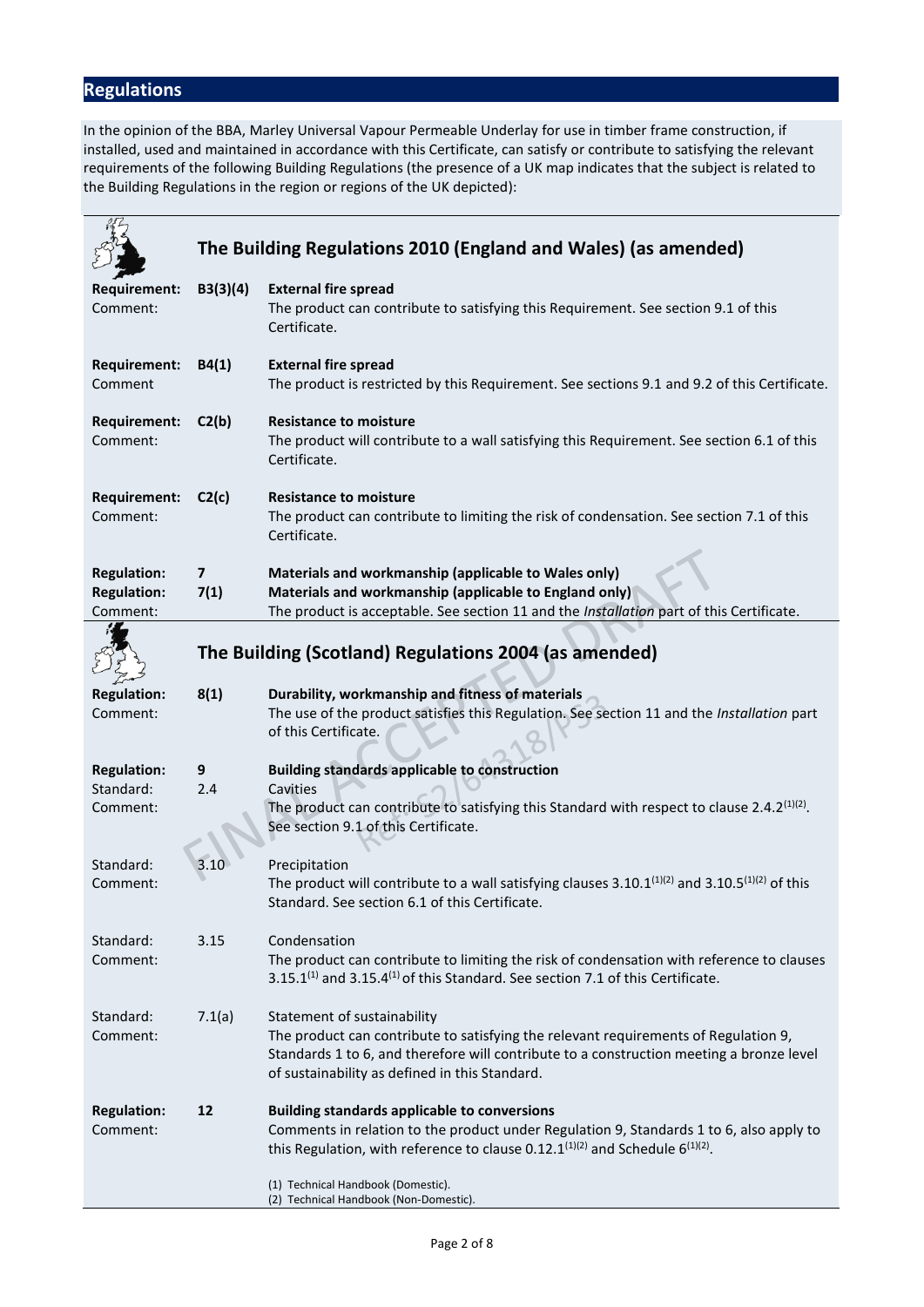|                                |             | The Building Regulations (Northern Ireland) 2012 (as amended)                                                                                   |
|--------------------------------|-------------|-------------------------------------------------------------------------------------------------------------------------------------------------|
| <b>Regulation:</b>             | 23(a)(i)    | Fitness of materials and workmanship                                                                                                            |
| Comment:                       | (iii)(b)(i) | The product is acceptable. See section 11 and the <i>Installation</i> part of this Certificate.                                                 |
| <b>Regulation:</b><br>Comment: | 28(b)       | Resistance to moisture and weather<br>The product will contribute to a wall satisfying this Regulation. See section 6.1 of this<br>Certificate. |
| <b>Regulation:</b><br>Comment: | 29          | Condensation<br>The product can contribute to limiting the risk of condensation. See section 7.1 of this<br>Certificate.                        |
| <b>Regulation:</b><br>Comment: | 35(3)(4)    | Internal fire spread - structure<br>The product can contribute to satisfying this Regulation. See section 9.1 of this<br>Certificate            |

# **Construction (Design and Management) Regulations 2015 Construction (Design and Management) Regulations (Northern Ireland) 2016**

Information in this Certificate may assist the client, designer (including Principal Designer) and contractor (including Principal Contractor) to address their obligations under these Regulations.

See section: 1 *Description* of this Certificate.

# **Additional Information**

## **NHBC Standards 2019**

In the opinion of the BBA, Marley Universal Vapour Permeable Underlay for use in timber frame construction, if installed, used and maintained in accordance with this Certificate, can satisfy or contribute to satisfying the relevant requirements in relation to *NHBC Standards*, Chapter 6.2 *External timber framed walls.*

16432

# **CE marking**

The Certificate holder has taken the responsibility of CE marking the product in accordance with harmonised European Standard BS EN 13859-2 : 2014. An asterisk (\*) appearing in this Certificate indicates that data shown are given in the manufacturer's Declaration of Performance.

### **Technical Specification**

### **1 Description**

Marley Universal Vapour Permeable Underlay for use in timber frame construction is a composite structure comprising water-vapour-permeable film and two layers of nonwoven polypropylene fabrics. The product has the nominal characteristics given in Table 1.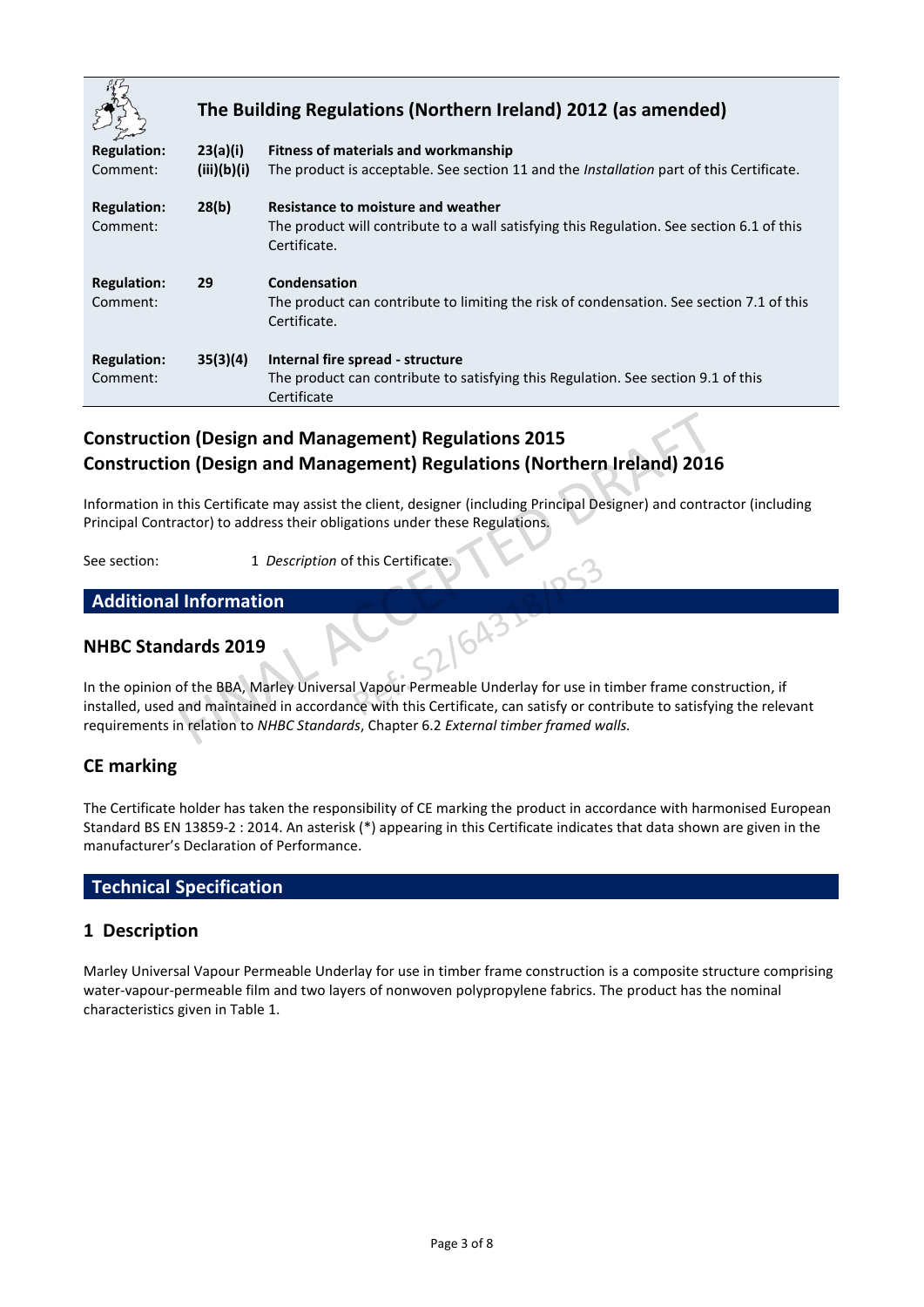| Table 1 Nominal characteristics                            |                                            |
|------------------------------------------------------------|--------------------------------------------|
| Characteristic (unit)                                      | Marley Universal Vapour Permeable Underlay |
| Thickness (mm)                                             | 0.60                                       |
| Mass per unit area* $(g \cdot m^{-2})$                     | 170                                        |
| Roll length* (m)                                           | 50                                         |
| Roll width* (m)                                            | 1.0/1.5                                    |
| Colour                                                     |                                            |
| upper                                                      | red                                        |
| lower                                                      | grey                                       |
| Tensile strength* (N per 50 mm)                            |                                            |
| longitudinal                                               | 400                                        |
| transverse                                                 | 260                                        |
| Elongation* (%)<br>longitudinal                            | 80                                         |
| transverse                                                 | 100                                        |
| Tear resistance* (N)                                       |                                            |
| longitudinal                                               | 190                                        |
| transverse                                                 | 190                                        |
| Resistance to penetration of air $(m^3 \cdot m^2 \cdot h)$ |                                            |
| $150$ Pa <sup>-1</sup> )                                   | 0.01                                       |
| Watertightness*                                            |                                            |
| unaged                                                     | W1                                         |
| aged <sup>(1)</sup>                                        | W1                                         |
| Equivalent air layer thickness* $-S_d$ (m)                 | 0.029                                      |
| Vapour resistance ( $MN \cdot s \cdot g^{-1}$ )            | 0.145                                      |

(1) Aged in accordance with BS EN 13859-2 : 2014, Annex C.

## **2 Manufacture**

2.1 The membrane is manufactured by lamination of a water-vapour-permeable film between two layers of non-woven spunbonded polypropylene to form a flexible, vapour-permeable membrane.

2.2 As part of the assessment and ongoing surveillance of product quality, the BBA has:

- agreed with the manufacturer the quality control procedures and product testing to be undertaken
- assessed and agreed the quality control operated over batches of incoming materials
- monitored the production process and verified that it is in accordance with the documented process
- evaluated the process for management of nonconformities
- checked that equipment has been properly tested and calibrated
- undertaken to carry out the above measures on a regular basis through a surveillance process, to verify that the specifications and quality control being operated by the manufacturer are being maintained.

### **3 Delivery and site handling**

3.1 Rolls are delivered to site individually wrapped in polythene. A technical leaflet bearing the product name and the BBA logo incorporating the number of this Certificate is included with each roll.

3.2 The rolls should be stored flat or on end on a smooth, clean, dry surface, under cover and protected from sunlight.

#### **Assessment and Technical Investigations**

The following is a summary of the assessment and technical investigations carried out on Marley Universal Vapour Permeable Underlay for use in timber frame construction.

#### **Design Considerations**

#### **4 Use**

4.1 Marley Universal Vapour Permeable Underlay for use in timber frame construction is satisfactory for use as on-site or factory applied breather membrane in timber frame walls with a cavity and a masonry outer leaf, weatherboarding or tile/slate cladding.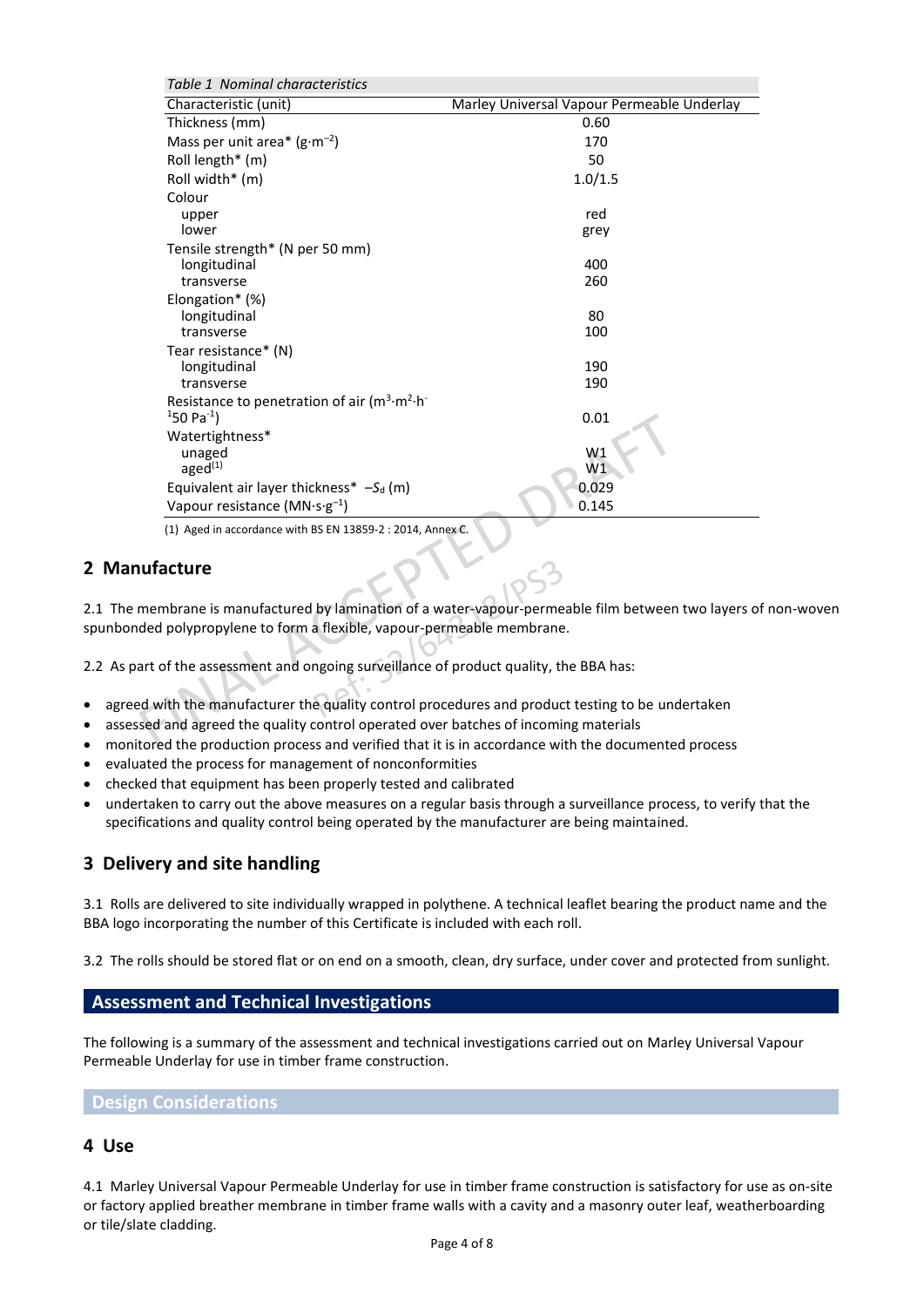4.2 In the absence of other guidance, suitable timber frame walls are defined as those designed and built in accordance with *NHBC Standards* 2019, Chapter 6.2*.*

4.3 The product satisfies the requirements for a Class W1 material in accordance with BS EN 13859-2 : 2014 and the NHBC requirements given in *NHBC Standards* 2019, Chapter 6.2, as a high-performance breather membrane for use in very severe conditions<sup>(1)</sup>.

(1) Very severe conditions are defined in *NHBC Standards* 2019, Figure 1, Exposure Zones map showing categories of exposure to wind-driven rain.

# **5 Practicability of installation**

The product is designed to be installed by a competent builder experienced with this type of product.

#### **6 Weathertightness**



6.1 The product is classified as Class W1\* in accordance with BS EN 13859-2 : 2014 and will resist liquid water penetration and wind-blown snow, and will protect the sheathing from external moisture.

6.2 The product can be used as temporary weather protection during construction, prior to the completion of external brickwork or claddings. The period of such use should, however, be kept to a minimum. Advice should be sought from the Certificate holder.

### **7 Risk of condensation**



7.1 For design purposes, the product has a resistance to water vapour transmission of less than or equal to 0.6 MN·s·g<sup>-1</sup>, and is classified as a breather membrane in accordance with BS 5250 : 2011. Walls incorporating the product will therefore adequately limit the risk of interstitial condensation when designed and constructed in accordance with BS 5250 : 2011, Annex G.

7.2 The risk of condensation occurring within the wall of a timber frame building will depend upon the properties and vapour resistance of other materials used in the construction, the internal and external conditions and the effectiveness of the internal vapour control layer.

### **8 Strength**

8.1 The product will resist the normal loads associated with construction and installation of timber frame construction.

8.2 The product is not adversely affected by water and will retain their mechanical properties when wet.

#### **9 Properties in relation to fire**



9.1 The product is classified\* as Class E in accordance with BS EN 13501-1 : 2002. Where the product forms the face of a cavity the permissible areas of use and the spacing of cavity barriers are restricted by the national Building Regulations.



9.2The product should not be used on buildings in England that have a storey at least 18 m above ground level and contain; one or more dwellings, an institution, a room for residential purposes (excluding any room in a hostel, hotel or boarding house), student accommodation, care homes, sheltered housing, hospitals or dormitories in boarding schools.

### **10 Maintenance**

As the product is confined within the wall space and has suitable durability, maintenance is not required. However, any damage occurring before enclosure must be repaired (see section 15).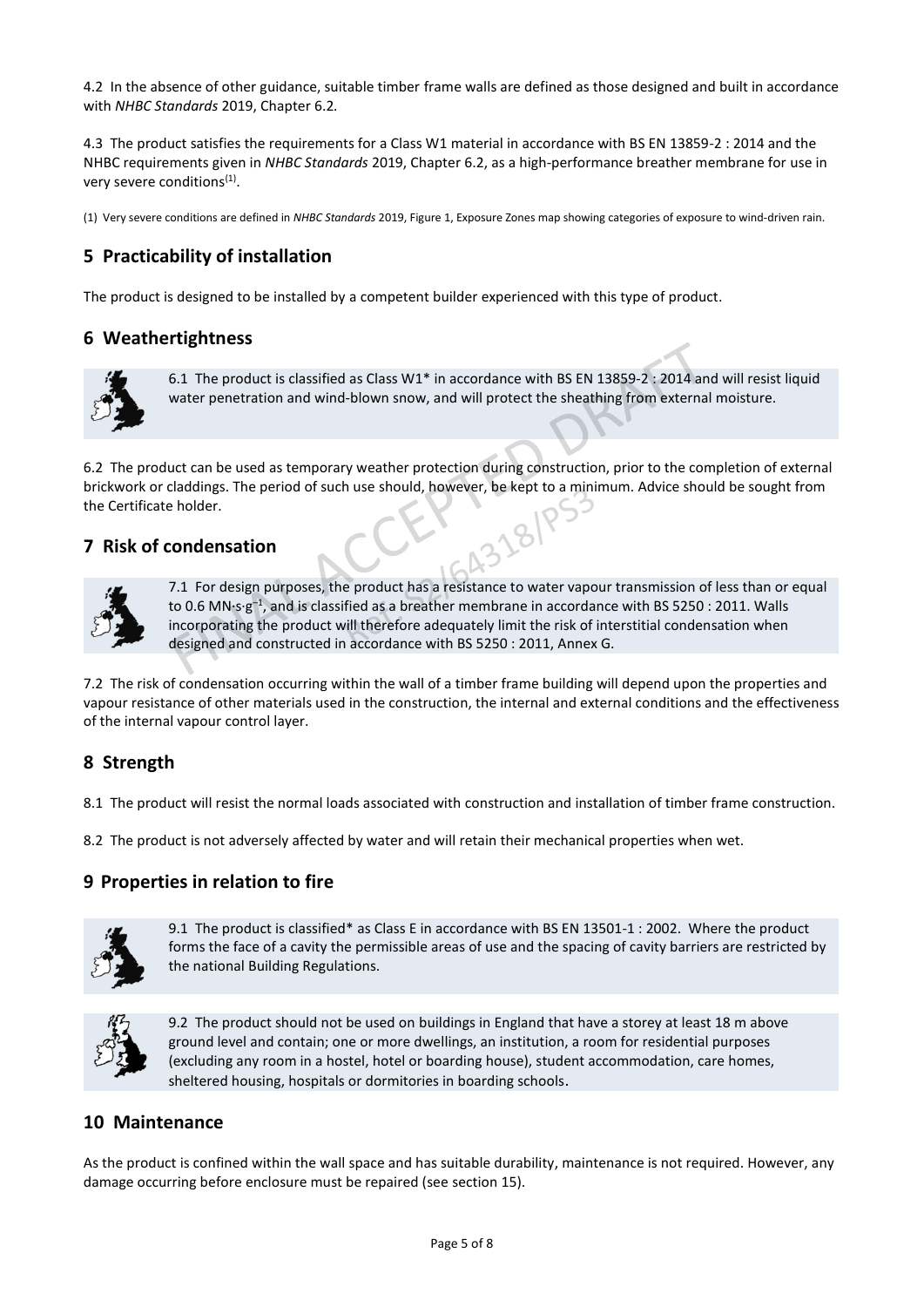# **11 Durability**



The product will be virtually unaffected by the normal conditions found in timber frame walls and will have a life equal to that of the building in which it is installed.

# **12 Reuse and recyclability**

The product contains polyolefins, which can be recycled.

#### **Installation**

## **13 General**

Marley Universal Vapour Permeable Underlay for use in timber frame construction must be installed in accordance with the Certificate holder's instructions and the recommendations given in *NHBC Standards* 2019*,* Chapter 6.2*,* where appropriate.

## **14 Procedure**

14.1 The product must be secured at regular intervals not exceeding 600 mm with austenitic stainless steel staples or nails to prevent damage by wind action.

14.2 Upper layers should overlap lower layers to shed water away from the sheathing. Vertical laps should be staggered wherever possible.



14.3 Horizontal laps should be at least 100 mm and vertical laps 150 mm.

14.4 It is essential that the positions of studs are marked on the face of the breather membrane, preferably by tape, to enable fixing of wall ties or battens.

14.5 It is essential that the lowest timbers in the wall are protected by the breather membrane.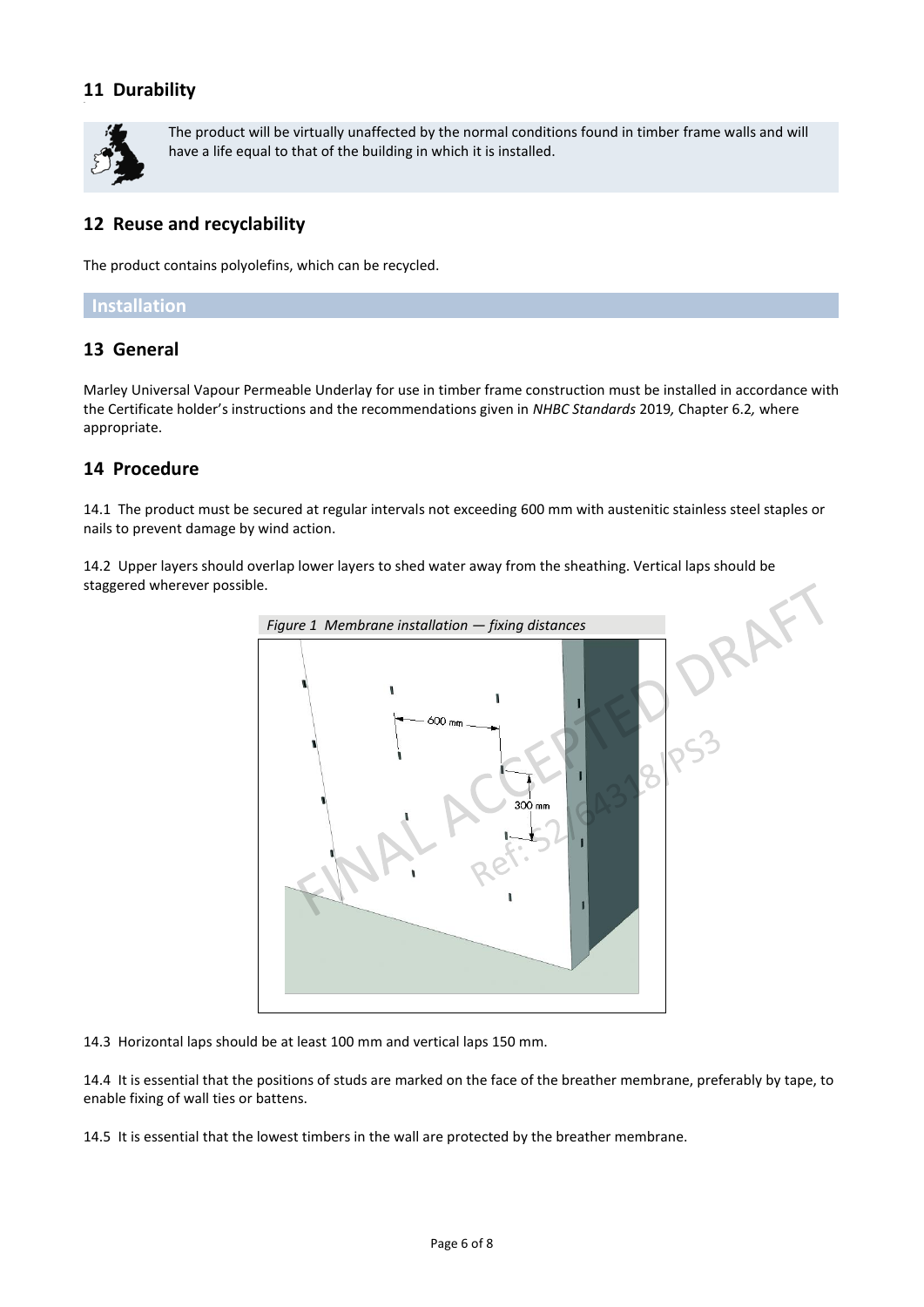# **15 Repair**

The product can be damaged by careless handling, high winds or vandalism. Damage to the membrane can be repaired prior to the installation of external walls or claddings by laying another sheet over the damaged areas and sealing it correctly, ensuring that water is shed away from the sheathing.

**Technical Investigations**

## **16 Tests**

An assessment was made of data to BS EN 13859-2 : 2014 in relation to:

- dimensions
- mass per unit area
- tensile strength and elongation
- resistance to tear
- dimensional stability
- resistance to water penetration
- resistance to artificial ageing
- resistance to penetration of air.

### **17 Investigations**

The manufacturing process was evaluated, including the methods adopted for quality control, and details were obtained of the quality and composition of the materials used.

#### **Bibliography**

BS 5250 : 2011 + A1 : 2016 *Code of practice for control of condensation in buildings* 

BS EN 13501-1 : 2002 *Fire classification of construction product and building elements — Classification using test data from reaction to fire tests* 

BS EN 13859-2 : 2014 *Flexible sheet for waterproofing — Definitions and characteristics of underlays — Underlays for walls*